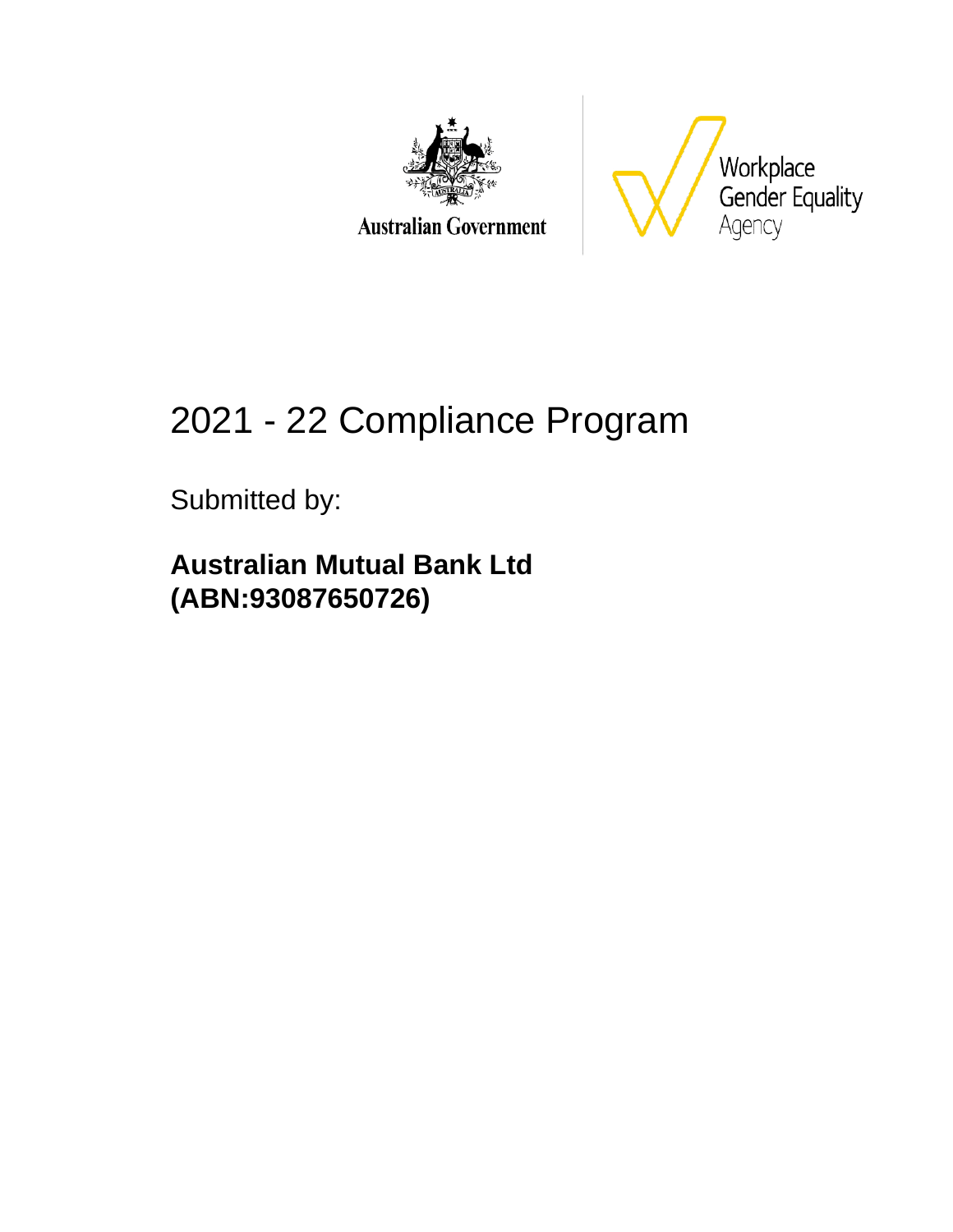## #Workplace overview

### **Policies and strategies**

1: Do you have a formal policy and/or formal strategy in place that specifically supports gender equality in the following areas?

| Recruitment                                                            | Yes(Select all that apply)                                             |
|------------------------------------------------------------------------|------------------------------------------------------------------------|
| $$ Yes                                                                 | <b>Strategy</b><br>Policy                                              |
| Retention                                                              | Yes(Select all that apply)                                             |
| $$ Yes                                                                 | Policy<br><b>Strategy</b>                                              |
| Performance management processes                                       | Yes (Select all that apply)                                            |
| $$ Yes                                                                 | Policy<br><b>Strategy</b>                                              |
| Promotions                                                             | Yes(Select all that apply)                                             |
| $$ Yes                                                                 | Policy<br><b>Strategy</b>                                              |
| Talent identification/identification of high<br>potentials             | Yes (Select all that apply)                                            |
| $$ Yes                                                                 | <b>Strategy</b><br>Policy                                              |
| Succession planning                                                    | No(Select all that apply)                                              |
| $$ No                                                                  | Currently under development (Select the<br>estimated completion date.) |
| Currently under development                                            | 30-Mar-2023                                                            |
| Training and development                                               | Yes(Select all that apply)                                             |
| $$ Yes                                                                 | Policy<br><b>Strategy</b>                                              |
| Key performance indicators for managers<br>relating to gender equality | Yes(Select all that apply)                                             |
| $$ Yes                                                                 | Policy                                                                 |
|                                                                        |                                                                        |

2: Do you have formal policy and/or formal strategy in place that support gender equality overall? Yes(Select all that apply)

| $$ Yes | Policy   |
|--------|----------|
|        | Strategy |

3: Does your organisation have any of the following targets to address gender equality in your workplace?

4: If your organisation would like to provide additional information relating to your gender equality policies and strategies, please do so below.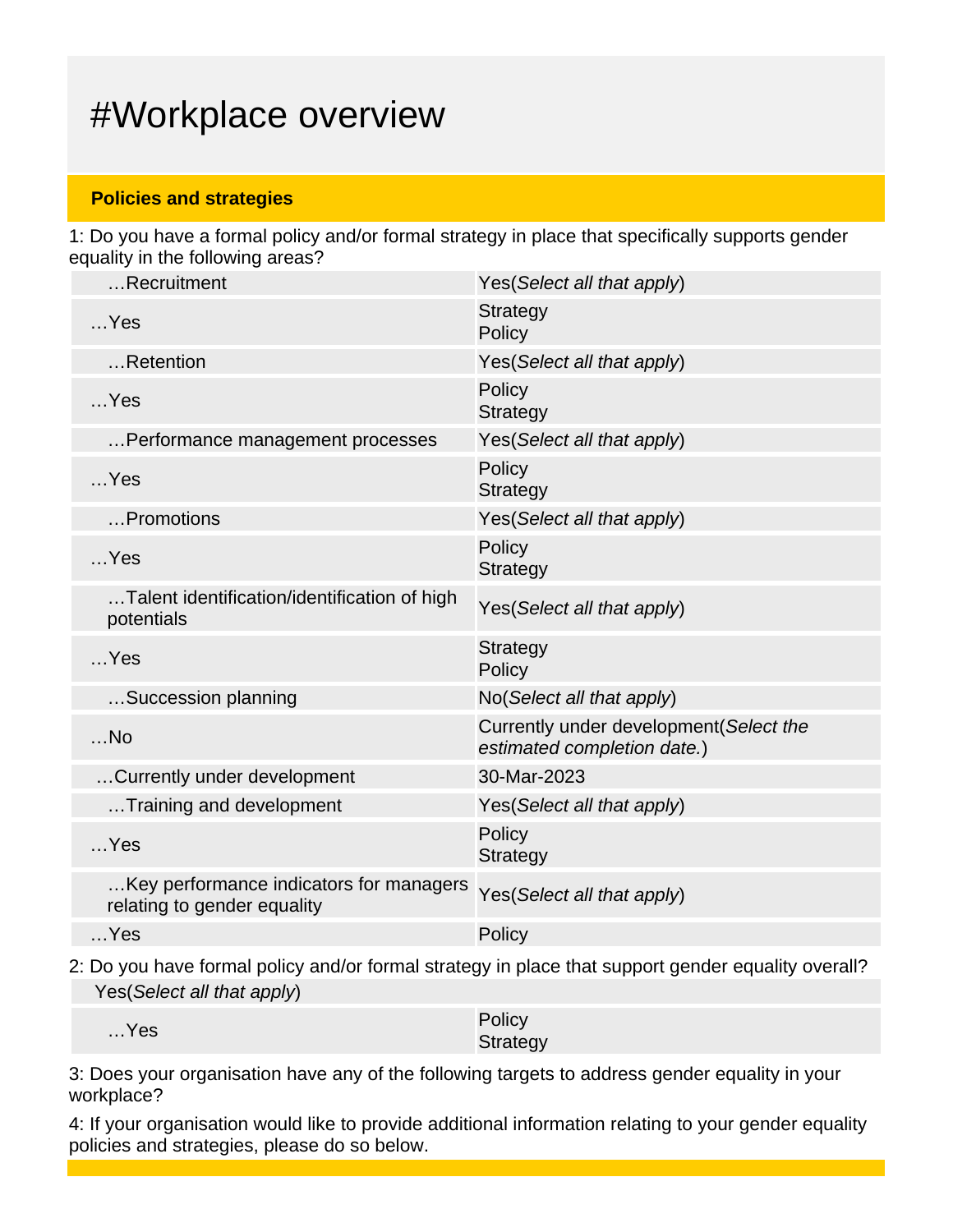|  | <b>Governing bodies</b> |
|--|-------------------------|
|  |                         |

| <b>Australian Mutual Bank Ltd</b>                                                                                                 |                                                                                                                                           |
|-----------------------------------------------------------------------------------------------------------------------------------|-------------------------------------------------------------------------------------------------------------------------------------------|
| 1: Does this organisation have a governing<br>body?                                                                               | Yes (Provide further details on the governing<br>body(ies) and its composition)                                                           |
| 1.1: What is the name of your governing body?                                                                                     | Australian Mutual Bank Ltd                                                                                                                |
| 1.2: What type of governing body does this<br>organisation have?                                                                  | <b>Board of directors</b>                                                                                                                 |
| 1.3: How many members are on the governing<br>body and who holds the predominant Chair<br>position?                               |                                                                                                                                           |
| Chairs                                                                                                                            |                                                                                                                                           |
| Female                                                                                                                            | $\overline{0}$                                                                                                                            |
| Male                                                                                                                              | 1                                                                                                                                         |
| Non-binary                                                                                                                        | $\overline{0}$                                                                                                                            |
| Members                                                                                                                           |                                                                                                                                           |
| $$ Female                                                                                                                         | 3                                                                                                                                         |
| Male                                                                                                                              | 4                                                                                                                                         |
| Non-binary                                                                                                                        | $\mathbf 0$                                                                                                                               |
| 1.4: Do you have a formal selection policy<br>and/or formal selection strategy for this<br>organisation's governing body members? | Yes (Select all that apply)                                                                                                               |
|                                                                                                                                   | Policy                                                                                                                                    |
| 1.5: Has a target been set to increase the<br>representation of women on this governing<br>body?                                  | No(Select all that apply)                                                                                                                 |
|                                                                                                                                   | Do not have control over governing<br>body/appointments                                                                                   |
|                                                                                                                                   | Australian Mutual Bank Ltd is a mutual<br>organisation where Directors are democratically<br>nominated, elected and appointed by members. |
| 1.6: Do you have a formal policy and/or formal<br>strategy in place on the gender composition of<br>your governing body?          | <b>No</b>                                                                                                                                 |
|                                                                                                                                   | Other (provide details)                                                                                                                   |
|                                                                                                                                   | Australian Mutual Bank Ltd is a mutual<br>organisation where Directors are democratically<br>nominated, elected and appointed by members. |
| 1.1.a.3: How many members are on the<br>governing body and who holds the predominant<br>Chair position?                           |                                                                                                                                           |
|                                                                                                                                   |                                                                                                                                           |

2: If your organisation would like to provide additional information relating to governing bodies and gender equality in your workplace, do so below.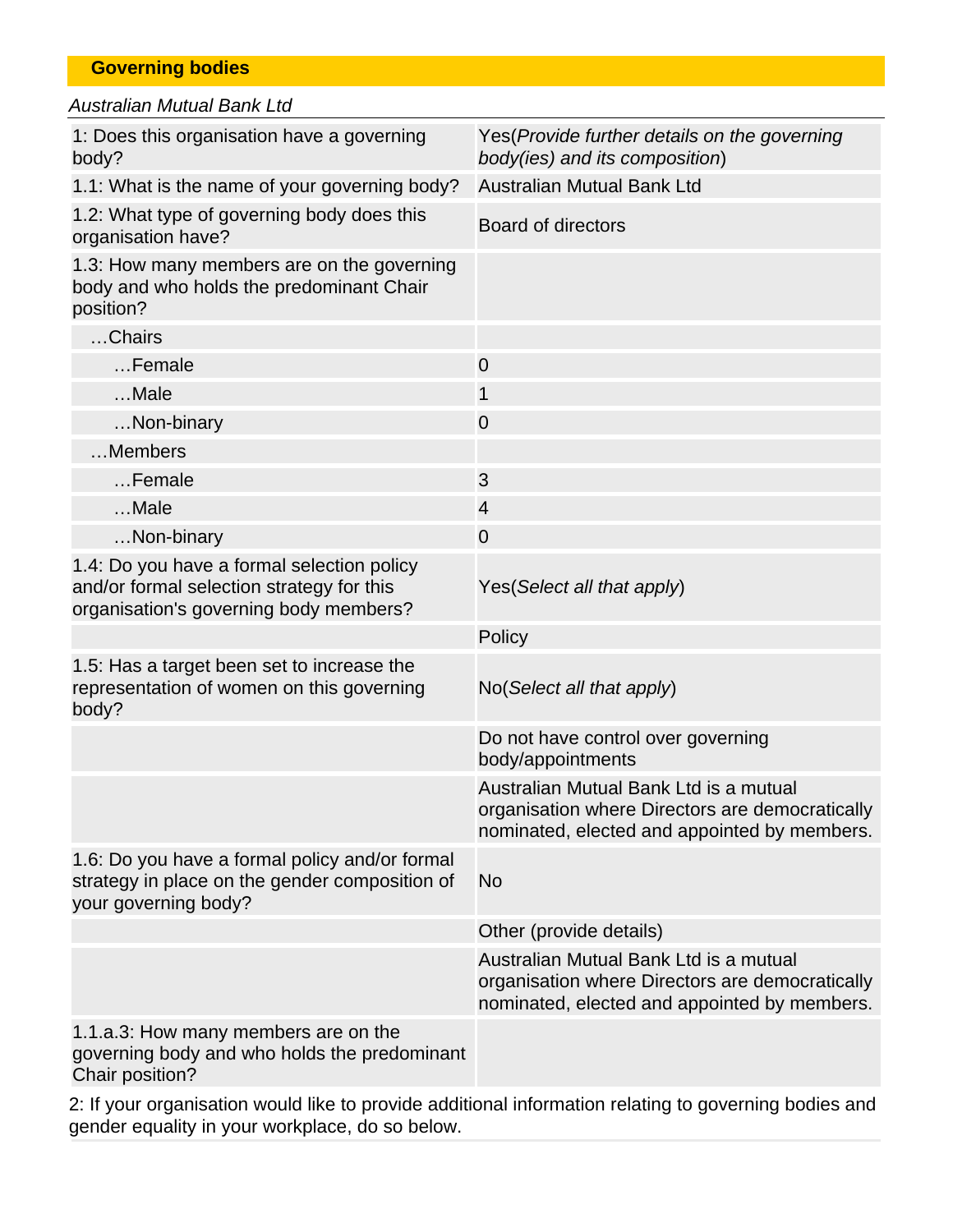## #Action on gender equality

### **Gender pay gaps**

1: Do you have a formal policy and/or formal strategy on remuneration generally? Yes(Select all that apply)

| $$ Yes                                                                                                                          | Policy                                                            |
|---------------------------------------------------------------------------------------------------------------------------------|-------------------------------------------------------------------|
| 1.1: Are specific pay equity objectives<br>included in your formal policy and/or formal Yes(Select all that apply)<br>strategy? |                                                                   |
| $$ Yes                                                                                                                          | Other (provide details)                                           |
| Other (provide details)                                                                                                         | Identification and rectification of identified pay<br>equity gaps |

2: What was the snapshot date used for your Workplace Profile? 18-Jun-2021

3: Does your organisation publish its organisation-wide gender pay gap?

4: Do you give WGEA permission to publicly publish your organisation-wide gender pay gap?

5: If your organisation would like to provide additional information relating to gender pay gaps in your workplace, please do so below.

Pay rates are compared to the mutual banking sector and the broader market when reviews are undertaken based on the role and responsibility, not gender.

### **Employer action on pay equity**

1: Have you analysed your payroll to determine if there are any remuneration gaps between women and men (e.g. conducted a gender pay gap analysis)?

No(Select all that apply)

| $$ No                       | Currently under development (Select the<br>estimated completion date.) |
|-----------------------------|------------------------------------------------------------------------|
| Currently under development | 31-Mar-2023                                                            |

2: For organisations with partnership structures: Have you undertaken a gender remuneration gap analysis ('gender pay gap analysis') in the current reporting period to determine if there are any remuneration gaps between women partners and men partners in your organisation?

3: If your organisation would like to provide additional information relating to employer action on pay equity in your workplace, please do so below.

During the reporting period the organisation has been analyzing and making adjustments to achieve a greater level of pay equality between men and women performing the same work. A gender remuneration gap analysis is currently under development. All employees have received training on managing unconscious bias.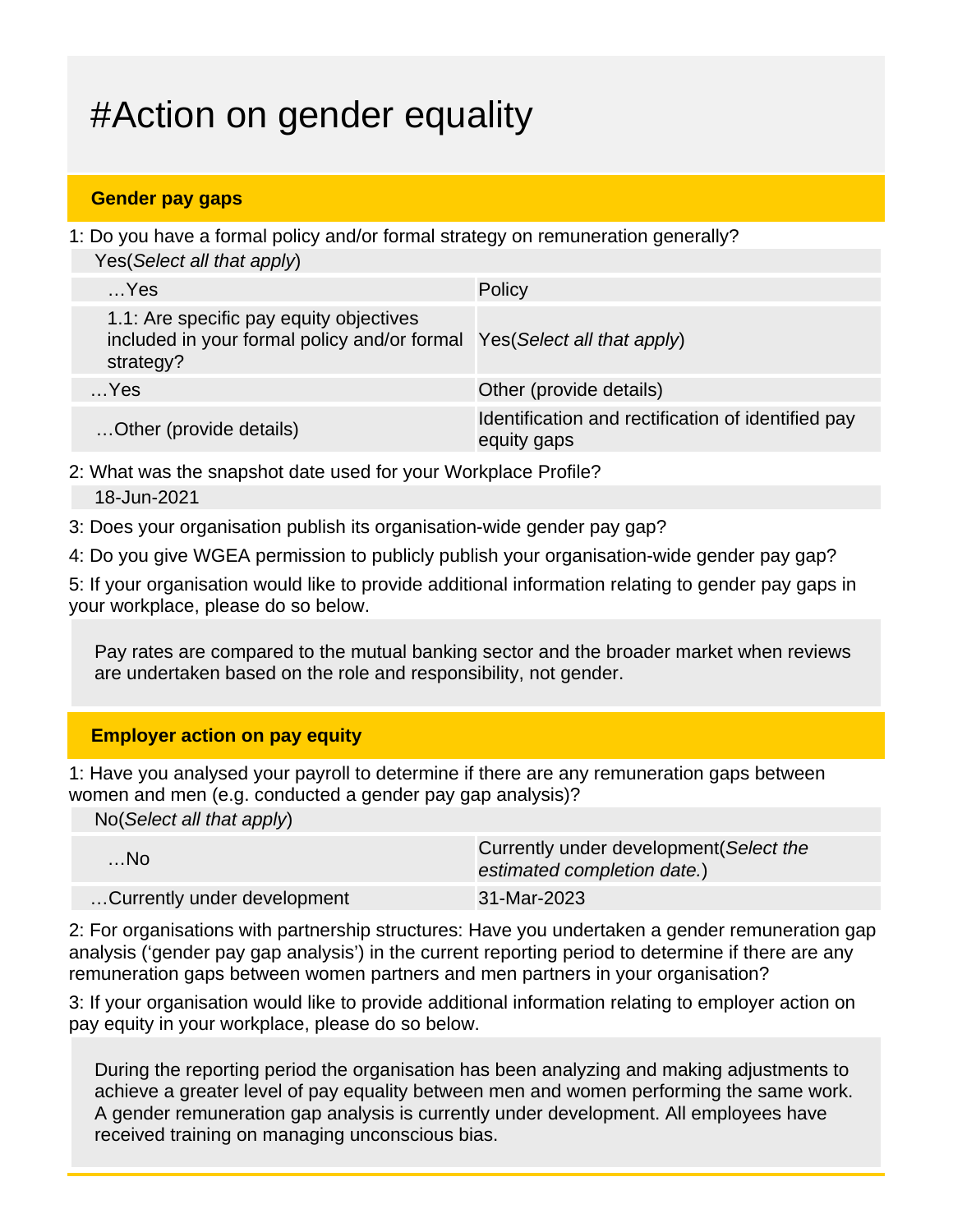#### **Employee consultation**

1: Have you consulted with employees on issues concerning gender equality in your workplace during the reporting period?

No(Select all that apply)

| $$ No                    | <b>Others (Provide Details)</b>                                                                                                                                                                                                                                                                                                                                                                                                                           |
|--------------------------|-----------------------------------------------------------------------------------------------------------------------------------------------------------------------------------------------------------------------------------------------------------------------------------------------------------------------------------------------------------------------------------------------------------------------------------------------------------|
| Others (Provide Details) | Employees are consulted on parental leave<br>through the enterprise bargaining process. The<br>parental leave provisions are separated by<br>primary and secondary carer, not gender.<br>Employees are also consulted on flexible<br>working arrangements through the enterprise<br>bargaining process. All employees receive<br>education and training in relation to sex based<br>harassment and discrimination through policy<br>and training modules. |

2: Do you have a formal policy and/or formal strategy in place on consulting employees about gender equality?

| No                          |                                                                        |
|-----------------------------|------------------------------------------------------------------------|
| $$ No                       | Currently under development (Select the<br>estimated completion date.) |
| Currently under development | 31-Mar-2023                                                            |

3: On what date did your organisation share your previous year's public reports with employees? 11-Aug-2021

4: Does your organisation have shareholders?

| Yes                |                                                                                      |             |
|--------------------|--------------------------------------------------------------------------------------|-------------|
| with shareholders? | 4.1: On what date did your organisation<br>share your previous year's public reports | 11-Aug-2021 |

5: Have you shared previous Executive Summary and Benchmark reports with the governing body?

6: If your organisation would like to provide additional information relating to employee consultation on gender equality in your workplace, please do so below.

A review of the company's position on working from home long term was undertaken and there is now policy in place that provides employees the flexibility to individually negotiate work from home arrangements. All vacancies are advertised internally and where possible we fill vacancies from within, this provides employees who work in retail face-to-face roles with a pathway for career progression and access to work from home arrangements.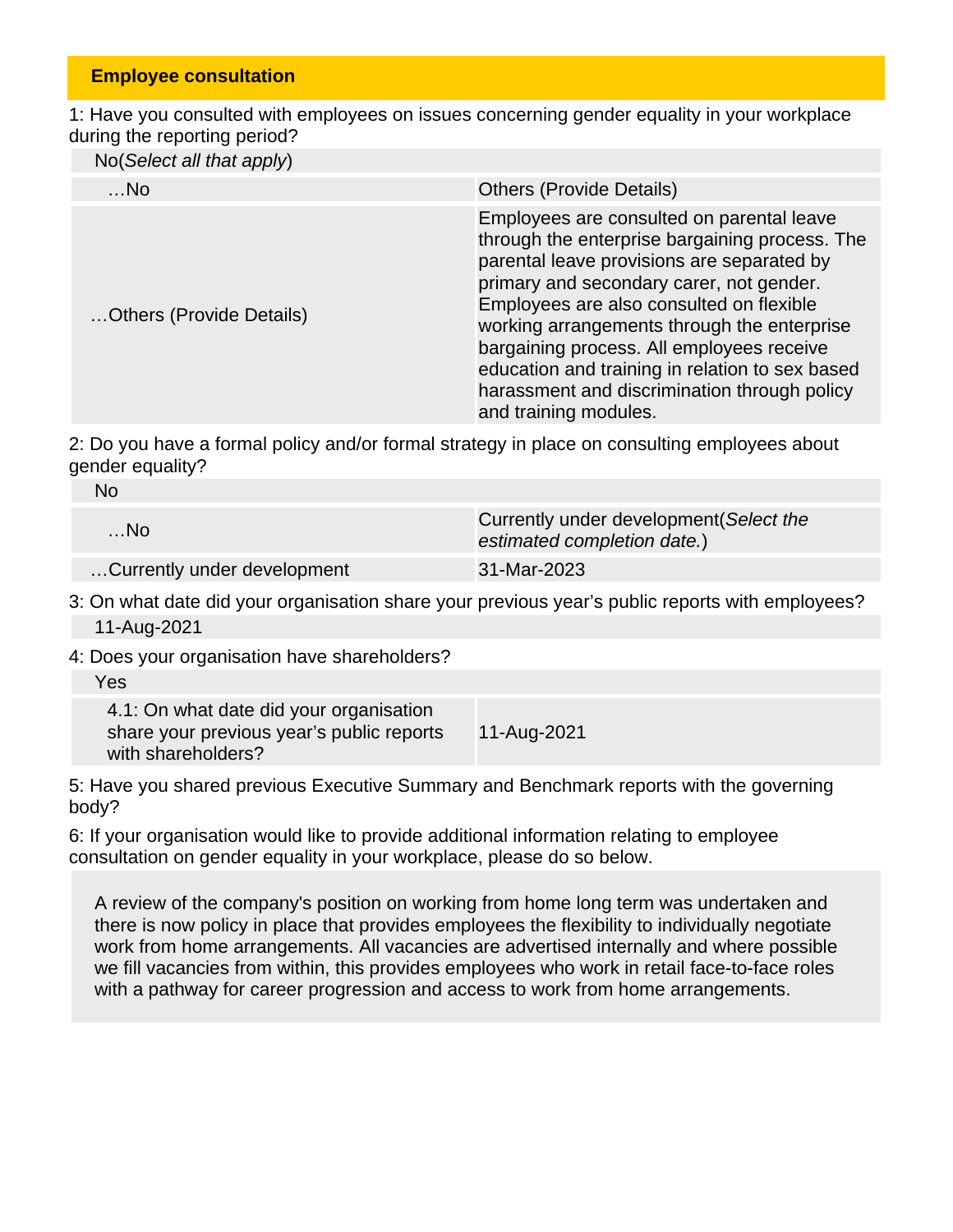## #Flexible work

## **Flexible working**

1: Do you have a formal policy and/or formal strategy on flexible working arrangements? Yes(Select all that apply)

| $$ Yes                                                                                          | Policy                                                                                                                                                                                                                                                                                                                                                                                                                                                                                                                                |
|-------------------------------------------------------------------------------------------------|---------------------------------------------------------------------------------------------------------------------------------------------------------------------------------------------------------------------------------------------------------------------------------------------------------------------------------------------------------------------------------------------------------------------------------------------------------------------------------------------------------------------------------------|
| A business case for flexibility has been<br>established and endorsed at the leadership<br>level | Yes                                                                                                                                                                                                                                                                                                                                                                                                                                                                                                                                   |
| Leaders are visible role models of flexible<br>working                                          | No(Select all that apply)                                                                                                                                                                                                                                                                                                                                                                                                                                                                                                             |
| $$ No                                                                                           | Other (provide details)                                                                                                                                                                                                                                                                                                                                                                                                                                                                                                               |
| Other (provide details)                                                                         | The company has a working from home policy<br>which sets out responsibilities of stakeholders at<br>all levels including expectations of employees<br>and managers who have such arrangements.                                                                                                                                                                                                                                                                                                                                        |
| Flexible working is promoted throughout<br>the organisation                                     | Yes                                                                                                                                                                                                                                                                                                                                                                                                                                                                                                                                   |
| Targets have been set for engagement in<br>flexible work                                        | No(Select all that apply)                                                                                                                                                                                                                                                                                                                                                                                                                                                                                                             |
| $$ No                                                                                           | Other (provide details)                                                                                                                                                                                                                                                                                                                                                                                                                                                                                                               |
| Other (provide details)                                                                         | Flexible working arrangement provisions are<br>contained in the enterprise agreement. Any<br>employee, including casuals can make a<br>request for flexible working arrangements if they<br>have completed 12 months continuous service.<br>The right to request conditions are gender<br>neutral.                                                                                                                                                                                                                                    |
| Targets have been set for men's<br>engagement in flexible work                                  | No(Select all that apply)                                                                                                                                                                                                                                                                                                                                                                                                                                                                                                             |
| $$ No                                                                                           | Other (provide details)                                                                                                                                                                                                                                                                                                                                                                                                                                                                                                               |
| Other (provide details)                                                                         | Flexible working arrangements are available to<br>all employees under the enterprise agreement<br>though access to these arrangements is<br>affected by the nature of the work the employee<br>performs e.g. face-to-face customer service<br>roles require the employee to attend a worksite.<br>Whilst specific targets have not been set, as at<br>the date of the workforce profile 18/6/21 male<br>employees represented 28% of the workforce,<br>with 24% actively working in hybrid work from<br>home and office arrangements. |
|                                                                                                 |                                                                                                                                                                                                                                                                                                                                                                                                                                                                                                                                       |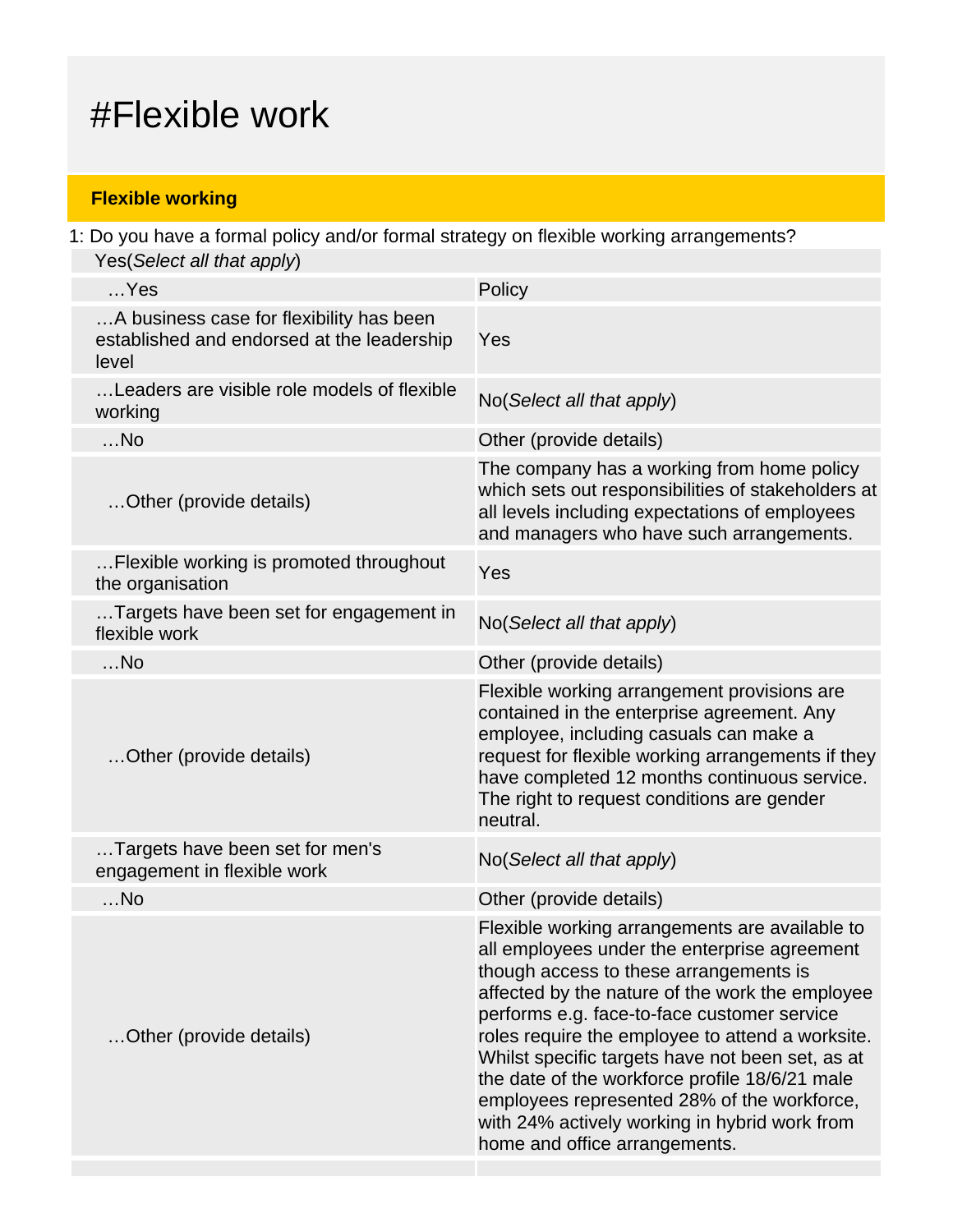| Leaders are held accountable for improving No(Select all that apply)<br>workplace flexibility                    |                                                                                                                                                                          |
|------------------------------------------------------------------------------------------------------------------|--------------------------------------------------------------------------------------------------------------------------------------------------------------------------|
| $$ No                                                                                                            | Other (provide details)                                                                                                                                                  |
| Currently under development                                                                                      |                                                                                                                                                                          |
| Other (provide details)                                                                                          | Under consideration.                                                                                                                                                     |
| Manager training on flexible working is<br>provided throughout the organisation                                  | No(Select all that apply)                                                                                                                                                |
| $$ No                                                                                                            | Other (provide details)                                                                                                                                                  |
| Other (provide details)                                                                                          | Under consideration.                                                                                                                                                     |
| Employee training is provided throughout<br>the organisation                                                     | No(Select all that apply)                                                                                                                                                |
| $$ No                                                                                                            | Other (provide details)                                                                                                                                                  |
| Other (provide details)                                                                                          | Employees who move away from face-to-face<br>customer service roles receive training to help<br>with the transition to hybrid work from home and<br>office arrangements. |
| Team-based training is provided<br>throughout the organisation                                                   | No(Select all that apply)                                                                                                                                                |
| $$ No                                                                                                            | Other (provide details)                                                                                                                                                  |
| Other (provide details)                                                                                          | Employees who move away from face-to-face<br>customer service roles receive training to help<br>with the transition to hybrid work from home and<br>office arrangements. |
| Employees are surveyed on whether they<br>have sufficient flexibility                                            | Yes                                                                                                                                                                      |
| The organisation's approach to flexibility is<br>integrated into client conversations                            | No(Select all that apply)                                                                                                                                                |
| $$ No                                                                                                            | Not a priority                                                                                                                                                           |
| The impact of flexibility is evaluated (e.g.<br>reduced absenteeism, increased employee<br>engagement)           | No(Select all that apply)                                                                                                                                                |
| $$ No                                                                                                            | Other (provide details)                                                                                                                                                  |
| Other (provide details)                                                                                          | <b>Under consideration</b>                                                                                                                                               |
| Metrics on the use of, and/or the impact of,<br>flexibility measures are reported to key<br>management personnel | No(Select all that apply)                                                                                                                                                |
| $$ No                                                                                                            | Other (provide details)                                                                                                                                                  |
| Other (provide details)                                                                                          | <b>Under consideration</b>                                                                                                                                               |
| . Metrics on the use of, and/or the impact of,<br>flexibility measures are reported to the<br>governing body     | No(Select all that apply)                                                                                                                                                |
| $$ No                                                                                                            | Other (provide details)                                                                                                                                                  |
| Other (provide details)                                                                                          | <b>Under consideration</b>                                                                                                                                               |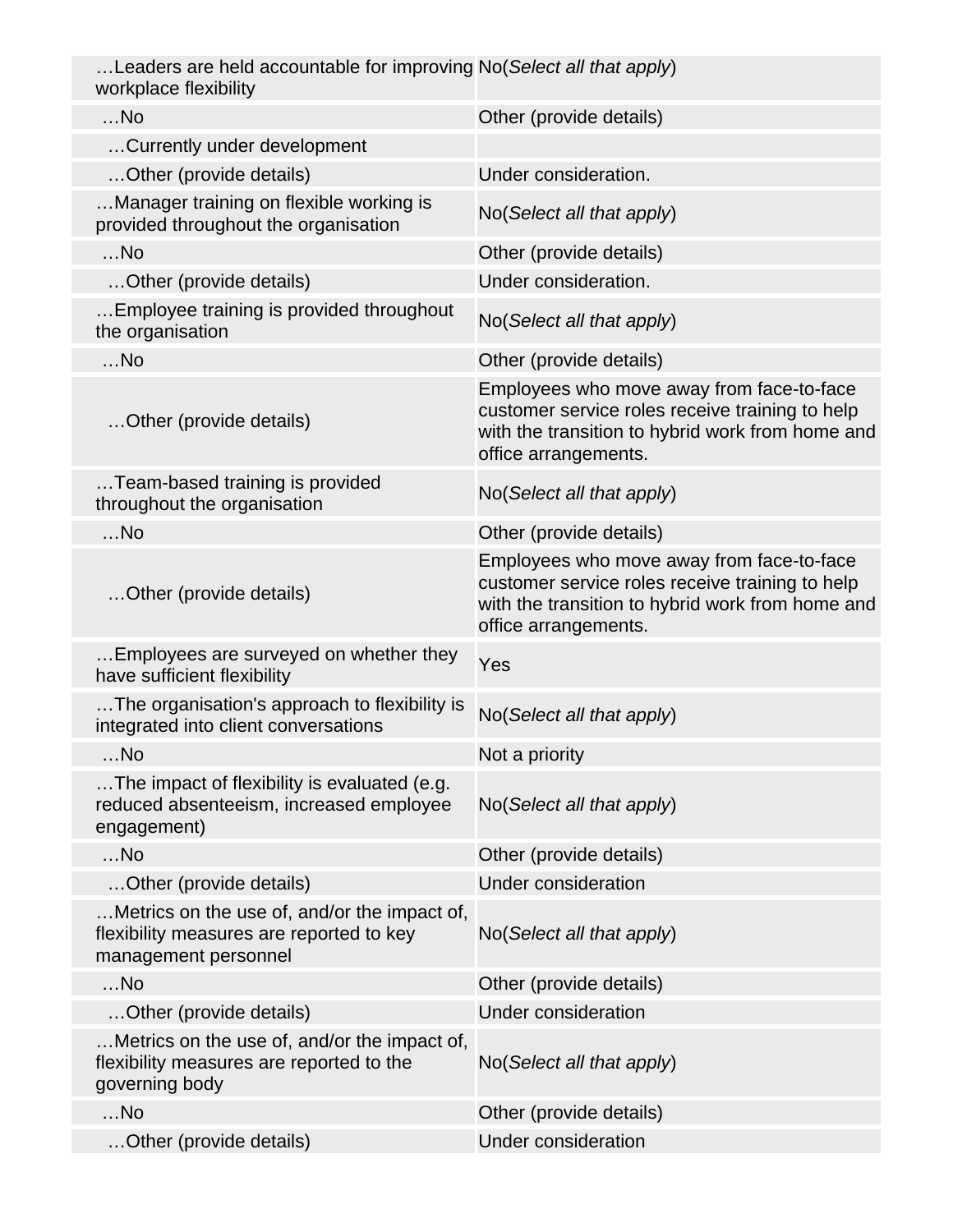2: Do you offer any of the following flexible working options to MANAGERS in your workplace?

| Flexible hours of work                 | Yes(Select one option only)                                                                                                                                                                                                                                                                                                                                   |
|----------------------------------------|---------------------------------------------------------------------------------------------------------------------------------------------------------------------------------------------------------------------------------------------------------------------------------------------------------------------------------------------------------------|
| $$ Yes                                 | SAME options for women and men(Select all<br>that apply)                                                                                                                                                                                                                                                                                                      |
| SAME options for women and men         | Informal options are available<br>Formal options are available                                                                                                                                                                                                                                                                                                |
| Compressed working weeks               | No(You may specify why the above option is not<br>available to your employees.)                                                                                                                                                                                                                                                                               |
| $$ No                                  | Not a priority                                                                                                                                                                                                                                                                                                                                                |
| Time-in-lieu                           | Yes(Select one option only)                                                                                                                                                                                                                                                                                                                                   |
| $$ Yes                                 | SAME options for women and men(Select all<br>that apply)                                                                                                                                                                                                                                                                                                      |
| SAME options for women and men         | Formal options are available<br>Informal options are available                                                                                                                                                                                                                                                                                                |
| Telecommuting (e.g. working from home) | Yes(Select one option only)                                                                                                                                                                                                                                                                                                                                   |
| $$ Yes                                 | SAME options for women and men(Select all<br>that apply)                                                                                                                                                                                                                                                                                                      |
| SAME options for women and men         | Formal options are available<br>Informal options are available                                                                                                                                                                                                                                                                                                |
| Part-time work                         | Yes(Select one option only)                                                                                                                                                                                                                                                                                                                                   |
| $$ Yes                                 | SAME options for women and men(Select all<br>that apply)                                                                                                                                                                                                                                                                                                      |
| SAME options for women and men         | Formal options are available                                                                                                                                                                                                                                                                                                                                  |
| Job sharing                            | Yes(Select one option only)                                                                                                                                                                                                                                                                                                                                   |
| $$ Yes                                 | SAME options for women and men(Select all<br>that apply)                                                                                                                                                                                                                                                                                                      |
| SAME options for women and men         | Formal options are available                                                                                                                                                                                                                                                                                                                                  |
| Carer's leave                          | Yes(Select one option only)                                                                                                                                                                                                                                                                                                                                   |
| $$ Yes                                 | SAME options for women and men(Select all<br>that apply)                                                                                                                                                                                                                                                                                                      |
| SAME options for women and men         | Formal options are available                                                                                                                                                                                                                                                                                                                                  |
| Purchased leave                        | No(You may specify why the above option is not<br>available to your employees.)                                                                                                                                                                                                                                                                               |
| $$ No                                  | Other (provide details)                                                                                                                                                                                                                                                                                                                                       |
| Other (provide details)                | The company considered purchased leave<br>during the 2021 enterprise agreement<br>negotiations. It was decided not to proceed at<br>that point in time due to the potential impact on<br>resources, especially knowing that there would<br>be a significant number of employees looking to<br>take accrued leave as the country emerged from<br>the pandemic. |
| Unpaid leave                           | Yes(Select one option only)                                                                                                                                                                                                                                                                                                                                   |
|                                        |                                                                                                                                                                                                                                                                                                                                                               |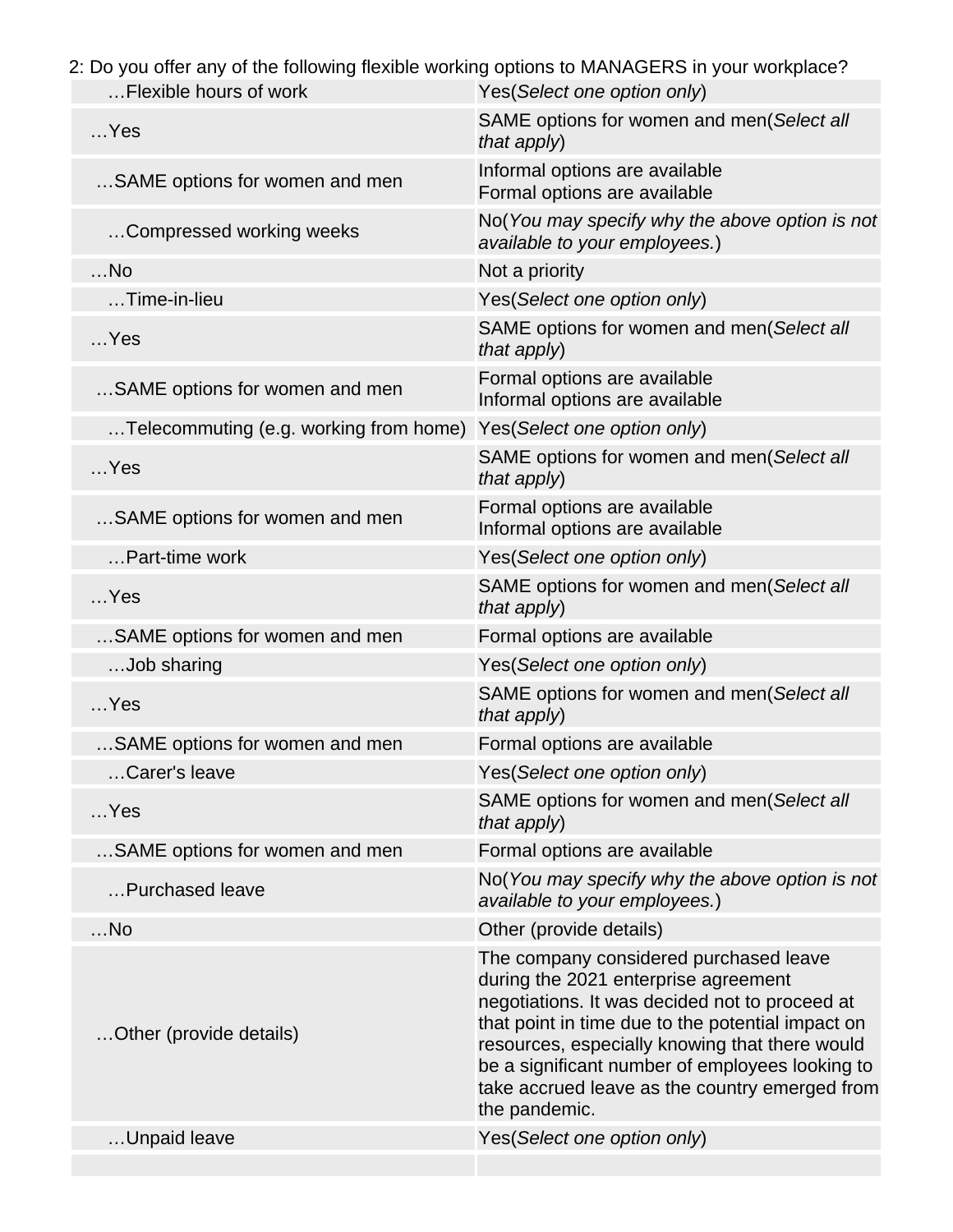| $$ Yes                         | SAME options for women and men(Select all<br>that apply) |
|--------------------------------|----------------------------------------------------------|
| SAME options for women and men | Formal options are available                             |

3: Are your flexible working arrangement options for NON-MANAGERS the same as the options for managers above?

Yes

4: Has your organisation implemented an 'all roles flex' approach to flexible work?

5: Did you see an increase, overall, in the approval of FORMAL flexible working arrangements for your workforce during the 2021-22 reporting period?

Yes, for both women and men

6: If your workplace includes hybrid teams (i.e. some employees in a team work remotely while other employees in a team work at the organisation's usual workplace), have any of the following measures been utilised to ensure the fair treatment of all employees regardless of work location?

Other(Provide details)

| Other | Work from home policy outlines roles and      |
|-------|-----------------------------------------------|
|       | responsibilities of employees and managers to |
|       | support transparent communication and         |
|       | consultation.                                 |

7: If your organisation would like to provide additional information relating to flexible working and gender equality in your workplace, including specific changes due to the impact of the COVID-19 pandemic on your workplace, please do so below.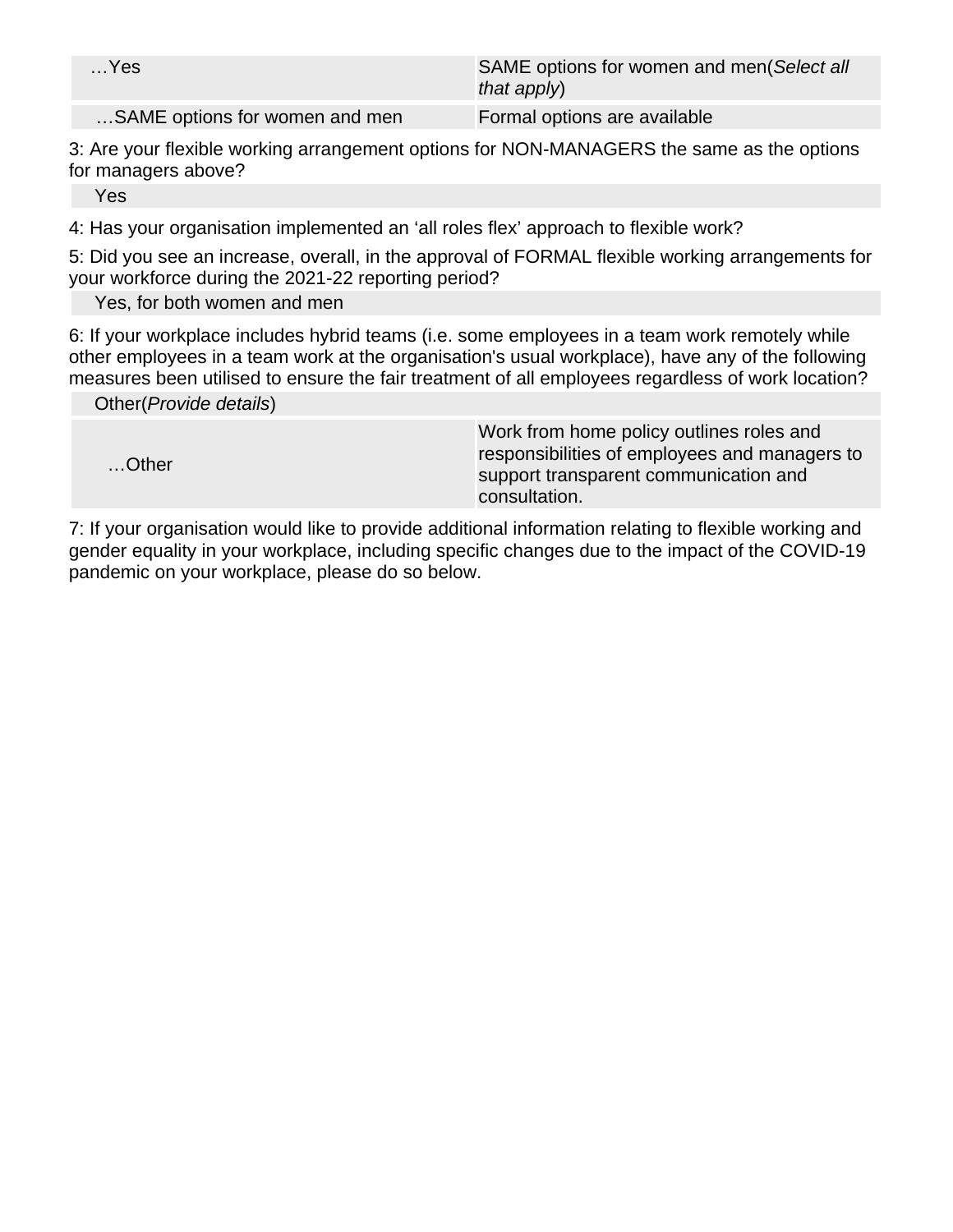## #Employee support

## **Paid parental leave**

 $\ddotsc$ 

1: Do you provide employer funded paid parental leave regardless of carer's status (i.e. primary/secondary) in addition to any government funded parental leave scheme?

Yes, we offer employer funded parental leave (using the primary/secondary carer definition)

|     | 1.1: Do you provide employer funded paid<br>parental leave for primary carers in addition<br>to any government funded parental leave<br>scheme?                                      | Yes (Please indicate how employer funded paid<br>parental leave is provided to the primary carers.) |
|-----|--------------------------------------------------------------------------------------------------------------------------------------------------------------------------------------|-----------------------------------------------------------------------------------------------------|
|     | 1.1.a: Please indicate whether your<br>employer-funded paid parental leave for<br>primary carers is available to:                                                                    | All, regardless of gender                                                                           |
|     | 1.1.b: Please indicate whether your<br>employer-funded paid parental leave for<br>primary carers covers:                                                                             | <b>Birth</b><br>Adoption<br>Surrogacy                                                               |
|     | 1.1.c: How do you pay employer funded<br>paid parental leave to primary carers?                                                                                                      | As a lump sum payment (for example, paid pre-<br>or post- parental leave, or a combination)         |
|     | 1.1.d: Do you pay superannuation<br>contribution to your primary carers while<br>they are on parental leave?                                                                         | Yes, on employer funded parental leave<br>Yes, on government funded parental leave                  |
|     | 1.1.e: How many weeks (minimum) of<br>employer funded paid parental leave for<br>primary carers is provided?                                                                         | 10                                                                                                  |
|     | 1.1.f: What proportion of your total<br>workforce has access to employer funded<br>paid parental leave for primary carers,<br>including casuals?                                     | 91-100%                                                                                             |
|     | 1.1.g: Do you require primary carers to work<br>for the organisation for a certain amount of<br>time (a qualifying period) before they can<br>access employer funded parental leave? | Yes                                                                                                 |
|     | 1.1.g.1: How long is the qualifying period?                                                                                                                                          | 12                                                                                                  |
|     | 1.1.h: Do you require primary carers to take<br>employer funded paid parental leave within<br>a certain time period after the birth,<br>adoption, surrogacy and/or stillbirth?       | Yes                                                                                                 |
|     | 1.1.h: Do you require primary carers to take<br>employer funded paid parental leave within a<br>certain time period after the birth, adoption,<br>surrogacy and/or stillbirth?       | Within 24 months                                                                                    |
| Yes |                                                                                                                                                                                      |                                                                                                     |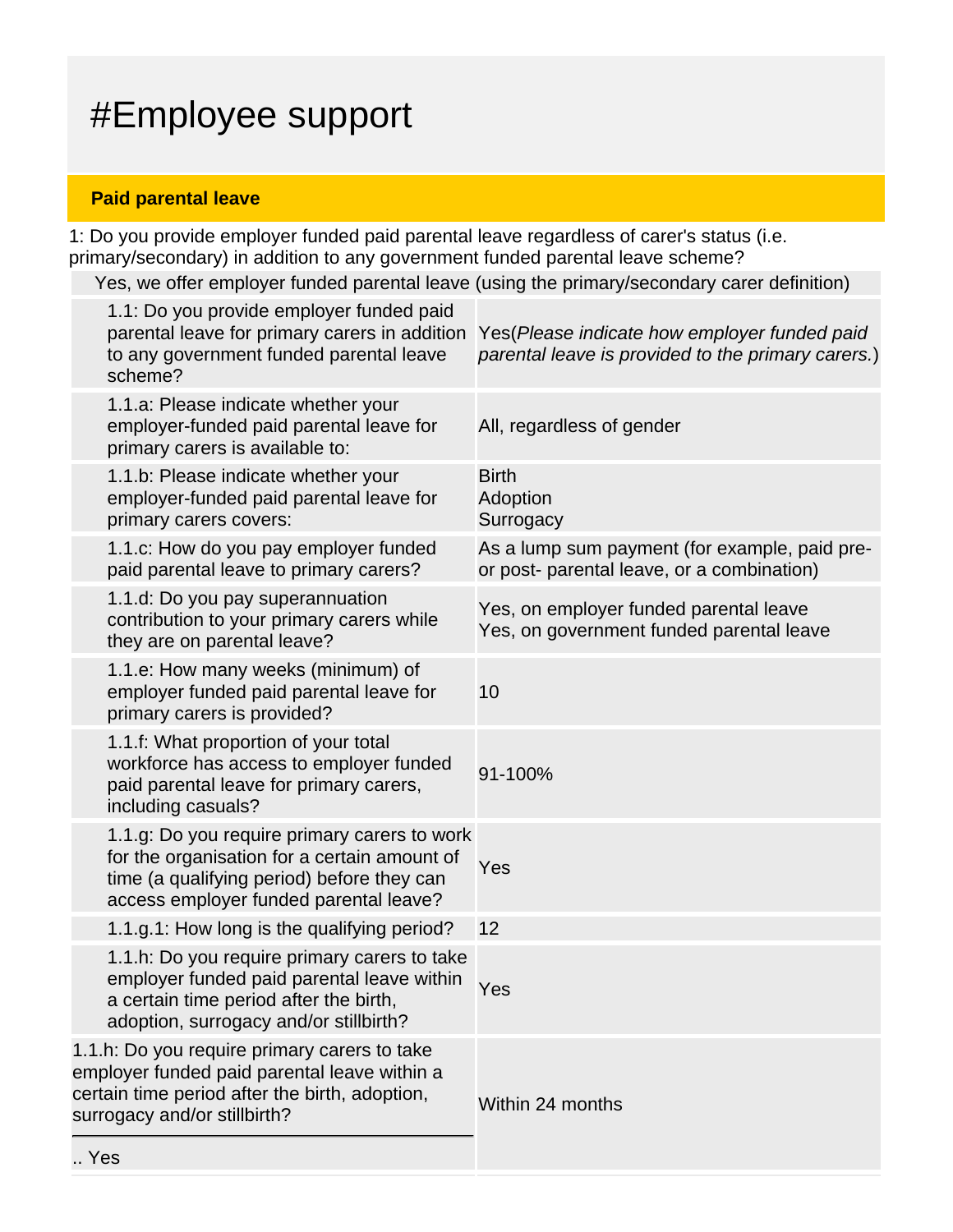| 1.2: Do you provide employer funded paid<br>parental leave for secondary carers in<br>addition to any government funded parental<br>leave scheme?                                         | Yes(Please indicate how employer funded paid<br>parental leave is provided to the secondary<br>carers.) |
|-------------------------------------------------------------------------------------------------------------------------------------------------------------------------------------------|---------------------------------------------------------------------------------------------------------|
| 1.2.a: Please indicate whether your<br>employer-funded paid parental leave for<br>secondary carers is available to:                                                                       | All, regardless of gender                                                                               |
| 1.2.b: Please indicate whether your<br>employer-funded paid parental leave for<br>secondary carers covers:                                                                                | <b>Birth</b><br>Adoption<br>Surrogacy                                                                   |
| 1.2.c: How do you pay employer funded<br>paid parental leave to secondary carers?                                                                                                         | As a lump sum payment (for example, paid pre-<br>or post- parental leave, or a combination)             |
| 1.2.d: Do you pay superannuation<br>contribution to your secondary carers while<br>they are on parental leave?                                                                            | Yes, on employer funded parental leave<br>Yes, on government funded parental leave                      |
| 1.2.e: How many weeks (minimum) of<br>employer funded paid parental leave for<br>secondary carers is provided?                                                                            | $\overline{2}$                                                                                          |
| 1.2.f: What proportion of your total<br>workforce has access to employer funded<br>paid parental leave for secondary carers,<br>including casuals?                                        | 90-100%                                                                                                 |
| 1.2.g: Do you require secondary carers to<br>work for the organisation for a certain<br>amount of time (a qualifying period) before<br>they can access employer funded parental<br>leave? | Yes                                                                                                     |
| 1.2.g.1: How long is the qualifying period?                                                                                                                                               | 12                                                                                                      |
| 1.2.h: Do you require secondary carers to<br>take employer funded paid parental leave<br>within a certain time period after the birth,<br>adoption, surrogacy and/or stillbirth?          | Yes                                                                                                     |
| 1.2.h: Do you require secondary carers to take<br>employer funded paid parental leave within a<br>certain time period after the birth, adoption,<br>surrogacy and/or stillbirth?          | Within 24 months                                                                                        |
|                                                                                                                                                                                           |                                                                                                         |

.. Yes

2: If your organisation would like to provide additional information relating to paid parental leave and gender equality in your workplace, please do so below.

The company matches the weekly Government payment thereby providing an equal benefit irrespective of gender or position. Payments for the primary carer are made as the Government payments are received and processed through the pay system. Payments for the secondary carer are made upon receiving evidence that the employee has received the Government payments.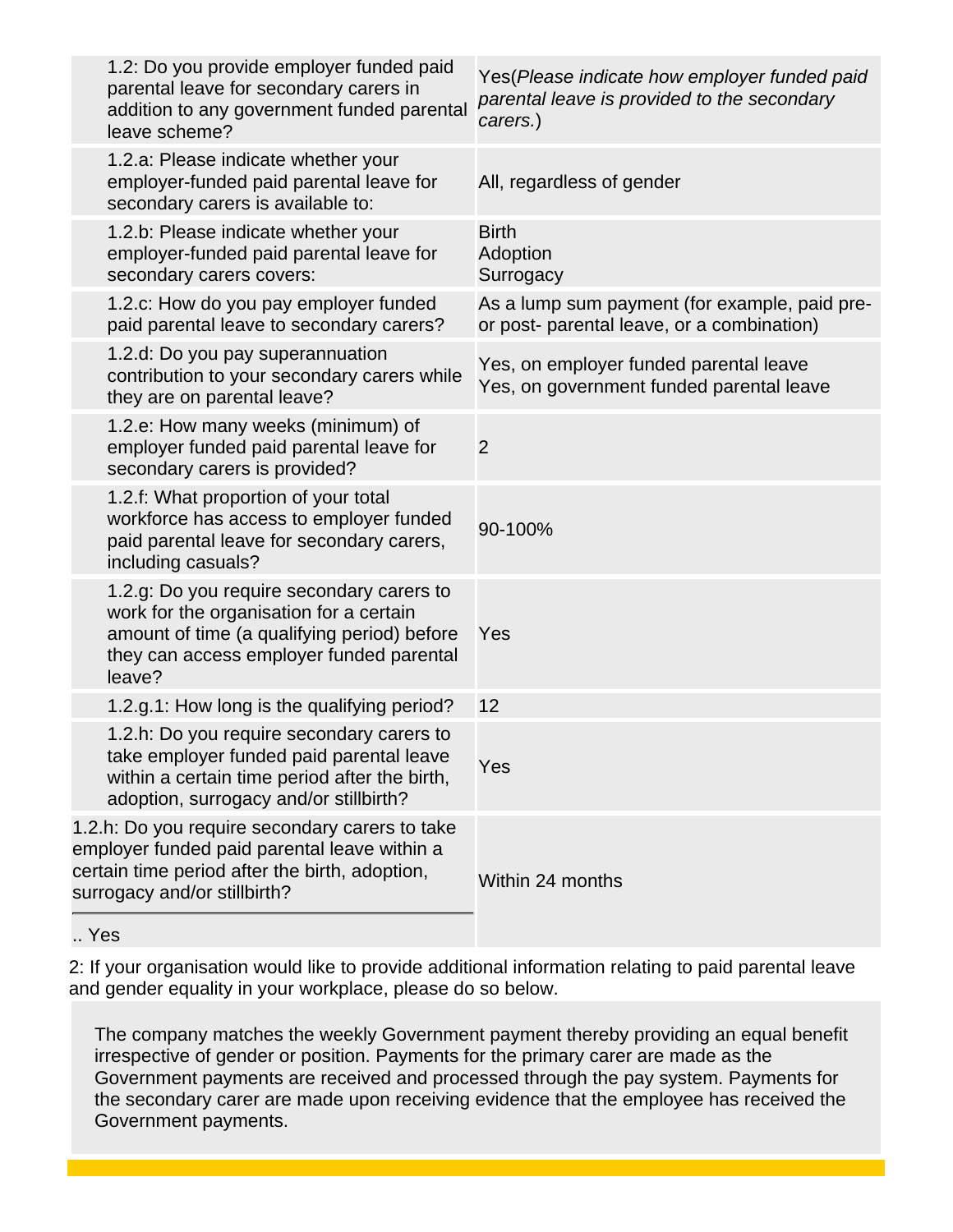1: Do you have a formal policy and/or formal strategy to support employees with family or caring responsibilities?

Yes(Select all that apply)

…Yes Policy

2: Do you offer any of the following support mechanisms for employees with family or caring responsibilities?

| Employer subsidised childcare                                                                    | No (You may specify why the above support<br>mechanism is not available to your employees.)                                                                                              |
|--------------------------------------------------------------------------------------------------|------------------------------------------------------------------------------------------------------------------------------------------------------------------------------------------|
| $$ No                                                                                            | Other (provide details)                                                                                                                                                                  |
| Other (provide details)                                                                          | Due to the size of the company this is not<br>feasible at this point in time.                                                                                                            |
| On-site childcare                                                                                | No(You may specify why the above support<br>mechanism is not available to your employees.)                                                                                               |
| $$ No                                                                                            | Other (provide details)                                                                                                                                                                  |
| Other (provide details)                                                                          | Due to the size of the company this is not<br>feasible at this point in time.                                                                                                            |
| Breastfeeding facilities                                                                         | No(You may specify why the above support<br>mechanism is not available to your employees.)                                                                                               |
| $$ No                                                                                            | Other (provide details)                                                                                                                                                                  |
| Other (provide details)                                                                          | The company has not been approached for this<br>type of facility, though would give any such<br>requests favourable consideration.                                                       |
| Childcare referral services                                                                      | No(You may specify why the above support<br>mechanism is not available to your employees.)                                                                                               |
| $$ No                                                                                            | Not a priority                                                                                                                                                                           |
| Internal support networks for parents                                                            | No(You may specify why the above support<br>mechanism is not available to your employees.)                                                                                               |
| $$ No                                                                                            | Not a priority                                                                                                                                                                           |
| Return to work bonus (only select if this<br>bonus is not the balance of paid parental<br>leave) | No(You may specify why the above support<br>mechanism is not available to your employees.)                                                                                               |
| $$ No                                                                                            | Other (provide details)                                                                                                                                                                  |
| Other (provide details)                                                                          | Primary carers who return to work after parental<br>leave receive 5 days additional personal/carers<br>leave (pro rata for part time employees) to assist<br>with the care of the child. |
| Information packs for new parents and/or<br>those with elder care responsibilities               | No(You may specify why the above support<br>mechanism is not available to your employees.)                                                                                               |
| $$ No                                                                                            | Not a priority                                                                                                                                                                           |
| Referral services to support employees<br>with family and/or caring responsibilities             | No(You may specify why the above support<br>mechanism is not available to your employees.)                                                                                               |
| $$ No                                                                                            | Not a priority                                                                                                                                                                           |
|                                                                                                  |                                                                                                                                                                                          |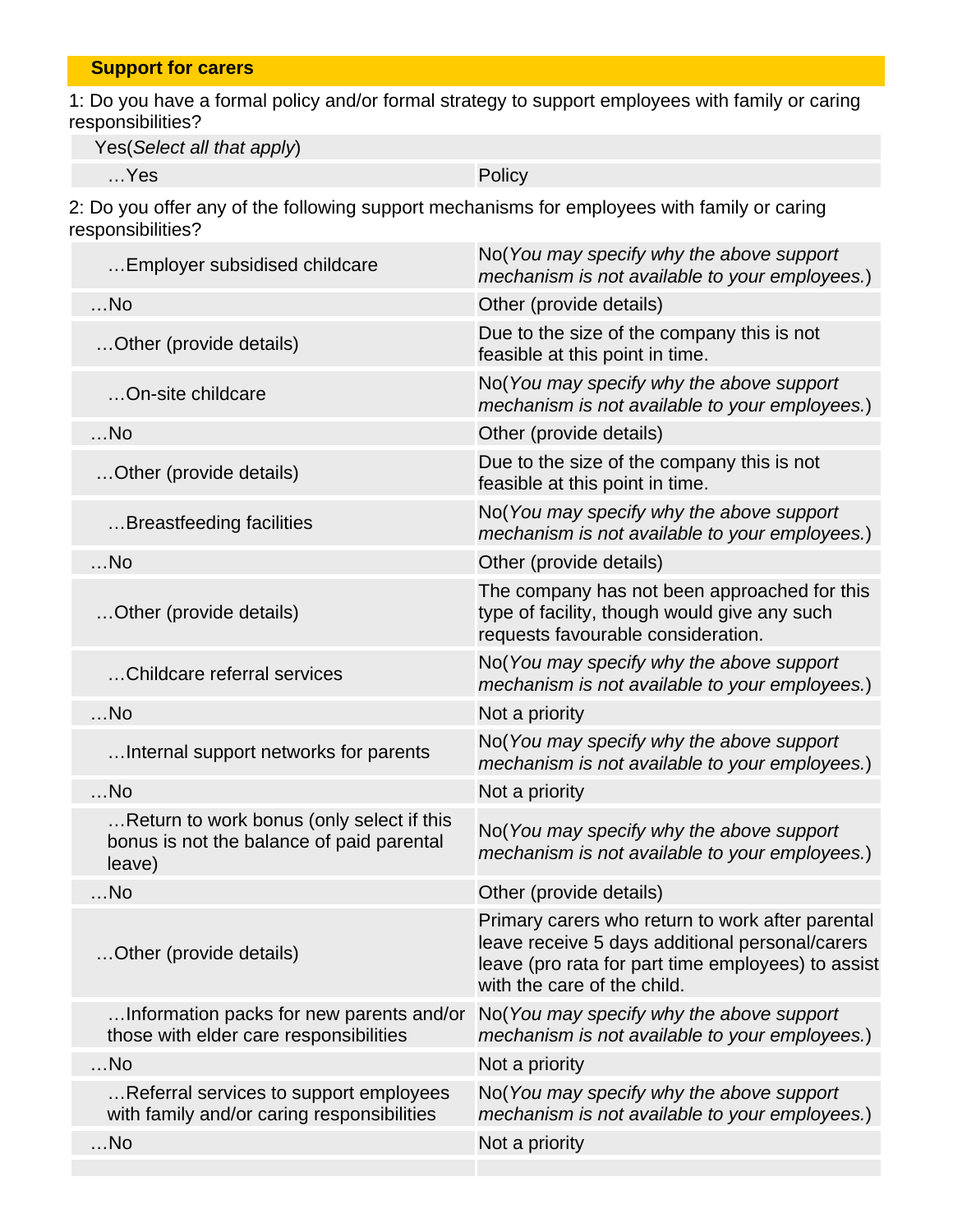| Targeted communication mechanisms<br>(e.g. intranet/forums)             | No (You may specify why the above support<br>mechanism is not available to your employees.)                        |
|-------------------------------------------------------------------------|--------------------------------------------------------------------------------------------------------------------|
| $$ No                                                                   | Insufficient resources/expertise                                                                                   |
| Support in securing school holiday care                                 | No(You may specify why the above support<br>mechanism is not available to your employees.)                         |
| $$ No                                                                   | Insufficient resources/expertise                                                                                   |
| Coaching for employees on returning to<br>work from paid parental leave | No(You may specify why the above support<br>mechanism is not available to your employees.)                         |
| $$ No                                                                   | Other (provide details)                                                                                            |
| Other (provide details)                                                 | Employees have access to keeping in touch<br>days to undertake training prior to returning from<br>parental leave. |
| Parenting workshops targeting mothers                                   | No(You may specify why the above support<br>mechanism is not available to your employees.)                         |
| $$ No                                                                   | Insufficient resources/expertise                                                                                   |
| Parenting workshops targeting fathers                                   | No(You may specify why the above support<br>mechanism is not available to your employees.)                         |
| $$ No                                                                   | Insufficient resources/expertise                                                                                   |
| Other (provide details)                                                 | <b>No</b>                                                                                                          |

3: If your organisation would like to provide additional information relating to support for carers in your workplace, please do so below.

## **Sex-based harassment and discrimination**

1: Do you have a formal policy and/or formal strategy on sex-based harassment and discrimination prevention?

Yes(Select all that apply)

| $$ Yes                                                                                                                                            | Policy |
|---------------------------------------------------------------------------------------------------------------------------------------------------|--------|
| 1.1: Do you provide a grievance process in<br>any sex-based harasssment and<br>discrimination prevention formal policy<br>and/or formal strategy? | Yes    |

2: Do you provide training on sex-based harassment and discrimination prevention to the following groups?

| All managers  | Yes (Please indicate how often is this training<br>provided (select all that apply):) |
|---------------|---------------------------------------------------------------------------------------|
| Yes           | At induction<br>Every one-to-two years                                                |
| All employees | Yes(Please indicate how often is this training<br>provided (select all that apply):)  |
| $$ Yes        | At induction<br>Every one-to-two years                                                |

3: If your organisation would like to provide additional information relating to sex-based harassment and discrimination, please do so below.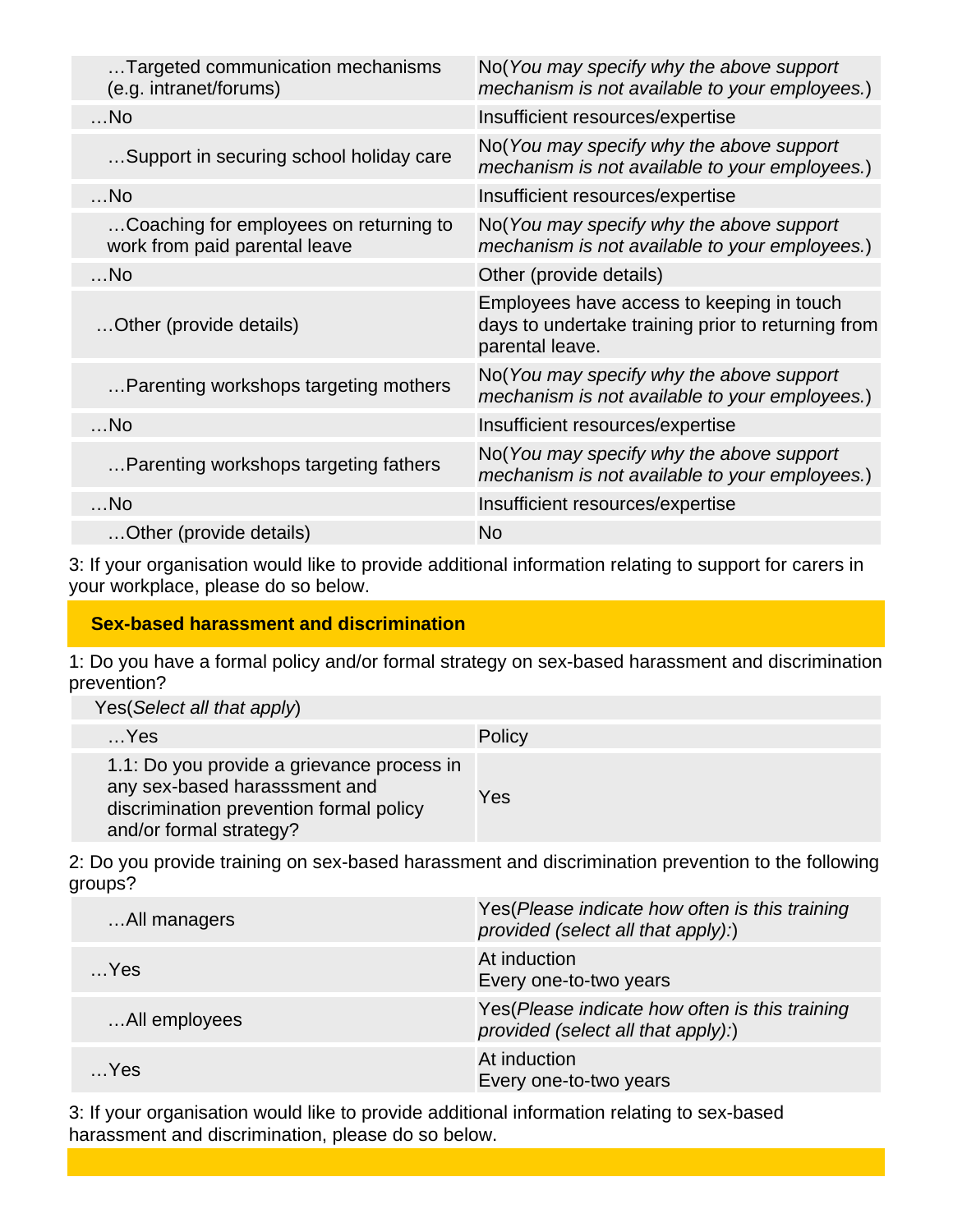### **Family or domestic violence**

1: Do you have a formal policy and/or formal strategy to support employees who are experiencing family or domestic violence?

No(Select all that apply)

| $$ No | Included in award/industrial or workplace |
|-------|-------------------------------------------|
|       | agreement                                 |

2: Other than a formal policy and/or formal strategy, do you have the following support mechanisms in place to support employees who are experiencing family or domestic violence?

| Employee assistance program (including<br>access to psychologist, chaplain or<br>counsellor)                            | Yes                                                                                                                                                                       |
|-------------------------------------------------------------------------------------------------------------------------|---------------------------------------------------------------------------------------------------------------------------------------------------------------------------|
| Training of key personnel                                                                                               | No(Select all that apply)                                                                                                                                                 |
| $$ No                                                                                                                   | Other (provide details)                                                                                                                                                   |
| Other (provide details)                                                                                                 | Designated managers are able to support<br>employees by referring them on to external<br>qualified persons.                                                               |
| A domestic violence clause is in an<br>enterprise agreement or workplace<br>agreement                                   | Yes                                                                                                                                                                       |
| Workplace safety planning                                                                                               | No(Select all that apply)                                                                                                                                                 |
| $$ No                                                                                                                   | Other (provide details)                                                                                                                                                   |
| Other (provide details)                                                                                                 | Employees who are experiencing family or<br>domestic violence can request to change their<br>work location, work contact details, start/finish<br>times and days of work. |
| Access to paid domestic violence leave<br>(contained in an enterprise/workplace<br>agreement)                           | Yes(Is the leave period unlimited?)                                                                                                                                       |
| $$ Yes                                                                                                                  | <b>No</b>                                                                                                                                                                 |
| : How many days of paid domestic violence<br>leave (contained in an enterprise/workplace 10<br>agreement) are provided? |                                                                                                                                                                           |
| Access to unpaid domestic violence leave<br>(contained in an enterprise/workplace<br>agreement)                         | No(Select all that apply)                                                                                                                                                 |
| $$ No                                                                                                                   | Other (provide details)                                                                                                                                                   |
| Other (provide details)                                                                                                 | Reference to the NES for unpaid family and<br>domestic violence leave is contained in the<br>enterprise agreement.                                                        |
| Access to paid domestic violence leave<br>(not contained in an enterprise/workplace<br>agreement)                       | No(Select all that apply)                                                                                                                                                 |
| $$ No                                                                                                                   | Other (provide details)                                                                                                                                                   |
| Other (provide details)                                                                                                 | Contained in the enterprise agreement                                                                                                                                     |
|                                                                                                                         |                                                                                                                                                                           |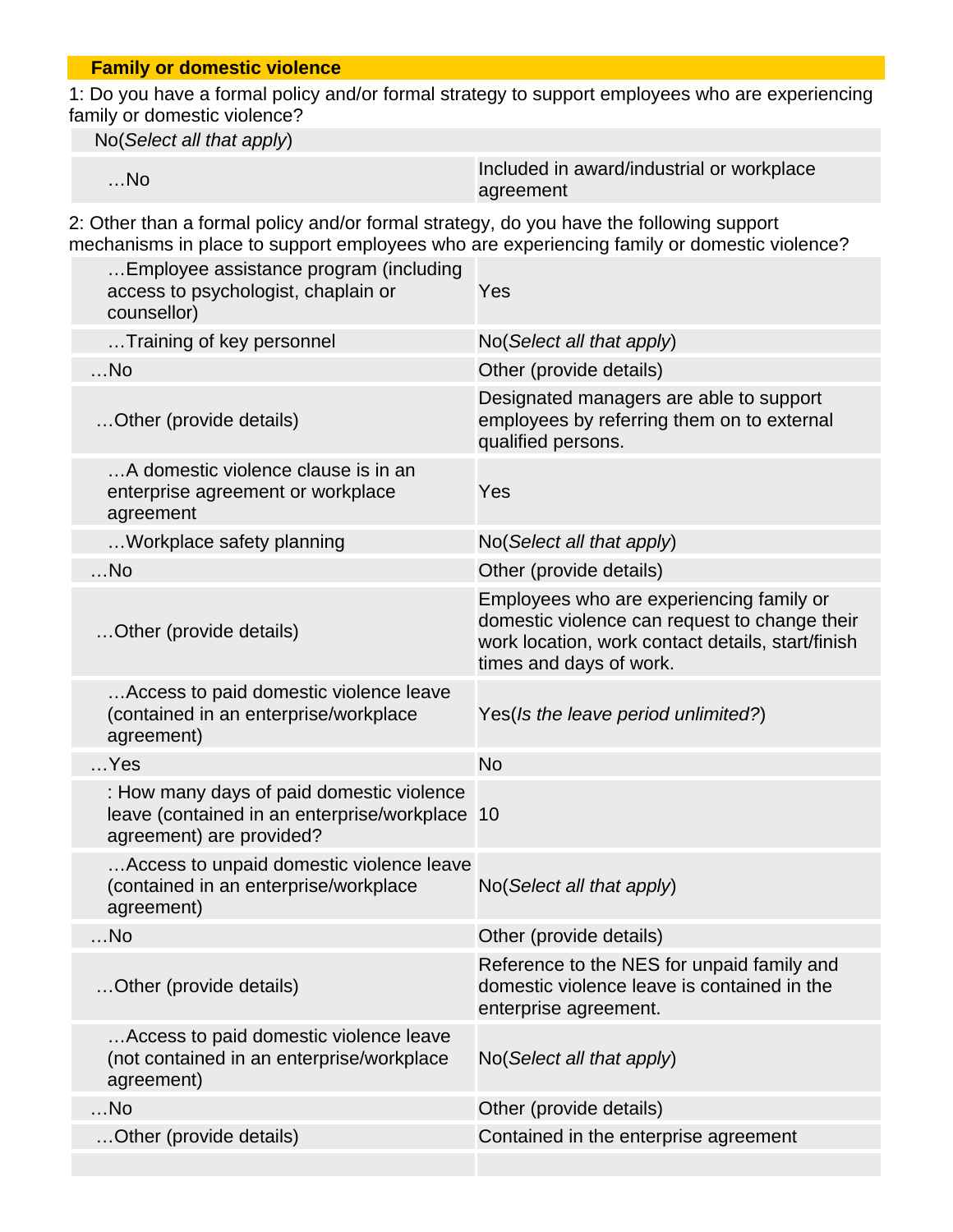| Access to unpaid leave                                                                                  | Yes(Is the leave period unlimited?)                                                                                                                                |
|---------------------------------------------------------------------------------------------------------|--------------------------------------------------------------------------------------------------------------------------------------------------------------------|
| $$ Yes                                                                                                  | <b>No</b>                                                                                                                                                          |
| : How many days of unpaid domestic<br>violence leave are provided?                                      | 260                                                                                                                                                                |
| Confidentiality of matters disclosed                                                                    | Yes                                                                                                                                                                |
| Referral of employees to appropriate<br>domestic violence support services for<br>expert advice         | Yes                                                                                                                                                                |
| Protection from any adverse action or<br>discrimination based on the disclosure of<br>domestic violence | Yes                                                                                                                                                                |
| Flexible working arrangements                                                                           | Yes                                                                                                                                                                |
| Provision of financial support (e.g.<br>advance bonus payment or advanced pay)                          | No(Select all that apply)                                                                                                                                          |
| $$ No                                                                                                   | Other (provide details)                                                                                                                                            |
| Other (provide details)                                                                                 | Access to financial support outside the paid<br>leave covered in the enterprise agreement<br>would be considered on a case by case basis.                          |
| Offer change of office location                                                                         | Yes                                                                                                                                                                |
| Emergency accommodation assistance                                                                      | No(Select all that apply)                                                                                                                                          |
| $$ No                                                                                                   | Other (provide details)                                                                                                                                            |
| Other (provide details)                                                                                 | There are no formal mechanisms in place to<br>apply for emergency accommodation assistance<br>though any such need or request would be<br>given due consideration. |
| Access to medical services (e.g. doctor or<br>nurse)                                                    | No(Select all that apply)                                                                                                                                          |
| $$ No                                                                                                   | Other (provide details)                                                                                                                                            |
| Other (provide details)                                                                                 | There are no formal mechanisms in place<br>though any such need or request would be<br>given due consideration.                                                    |
| Other (provide details)                                                                                 | <b>No</b>                                                                                                                                                          |

3: If your organisation would like to provide additional information relating to family and domestic violence affecting your workplace, please do so below.

There are no formal mechanisms in place to apply for financial support for legal services, though the company has provided such support in the past. Any request for financial support for legal services would be given due consideration.